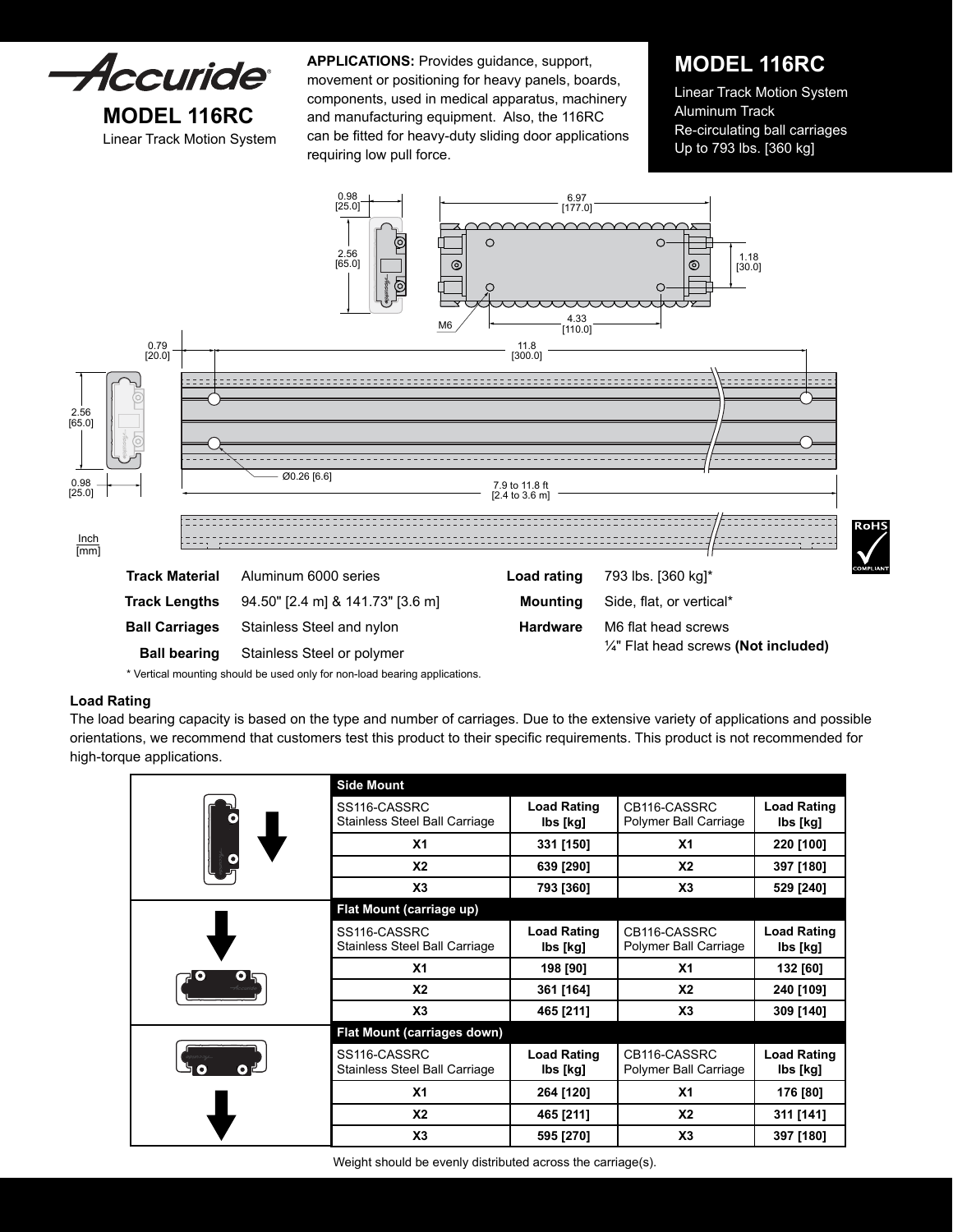

### **Preparing the Track**

- 1. Select the appropriate length of aluminum track.
- 2. Calculate the length of track required, keeping in mind the following measurements: each stop is 0.63" [15.9 mm] wide, each carriage 5.7" [177 mm] long (compressed), and each Damper is 7.28" [145 mm] long.
- 3. Cut track to the determined length. Multiple lengths of track may be butted together for a longer span.
- 4. Using the two guidelines measure along the length of the track and drill countersunk fixing holes as required. Each hole should be fully countersunk 11.81" [300 mm] apart.
- 5. For end stops use the back of the track and measure .79" [20 mm] in from each end of the track and drill countersunk holes .26" [06.6 mm] in diameter. Two holes per end, four holes total.
- 6. Clean the track of any particles and proceed to the assembly stage
- 7. Fix one end stop to one end of the track using two screws. Leave the other end of the track open to feed carriages. When all carriages are placed on the track, install the second end stop to close the track.



### **Installing Carriages**

- 8. Align the outer plastic sheath of the carriage to the aluminum track and butt the end of the plastic sheath against the end of the track.
- 9. Slide the carriage from the plastic sheath into the aluminum track.



**Ensure the plastic sheath is fully pressed against the aluminum track before sliding the carriage through; otherwise, the unit will fall out and drop ball bearings. Use flat and even surface for the action to avoid misalignment.**

10. Repeat until all carriages are installed within the confines of the track.

11. Install the other end stop using two screws mount slide as desired on a clean and flat surface.



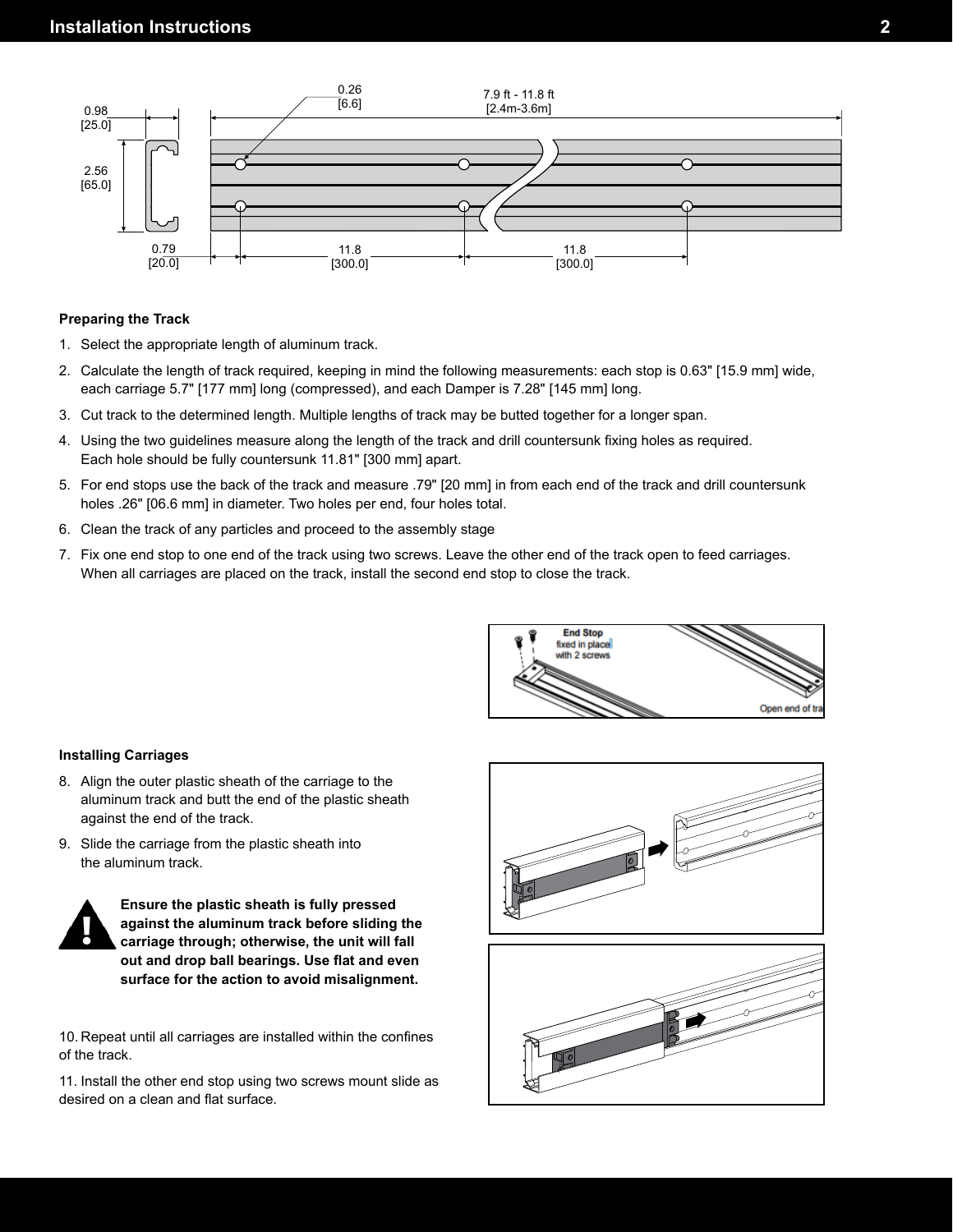# **Optional Kits**

The optional Damper (CB0116-DAMP) cushions and decelerates the last 1.6" [40 mm] of travel. End stops are not required if Damper is used. However a recycling bracket (SS0166-BRKT01RC) must be use to protect the carriages, order as many brackets as carriages. If Damper is used on sliding door applications a door bracket kit must be used instead.

To install the Damper measure .79" [20 mm] from the end of the track and then secure to the track with M6.



4.92  $[125]$ 

 $[114.8]$ 

2.09 [53.3]

0.20  $[5.3]$ 

**Damper must be use with recycling bracket or with door mounting kit.**

### **Optional Sliding Door Mounting Hardware**

| <b>Description</b>                  | <b>Part Number</b> |
|-------------------------------------|--------------------|
| Support Beam 142" [3.6m] (x1)       | AL0116-SUPPRC      |
| Fascia 142" [3.6m] (x1)             | AL0116-FASCRC      |
| Fascia end caps (2 caps + 8 screws) | AL0116-ECAPRC-2    |
| Door Bracket kit                    | SS0116-BRKT-KIT    |

### **CB0116-DAMP**



### **SS0166-BRKT01RC**





2.78<br>[70.7]

 $\begin{array}{|c|c|c|c|}\n\hline\n4.51 & & & 2.07 \\
\hline\n\vdots & & & 2.07 \\
\hline\n\end{array}$ 

0.20 [5.3]

**SS0116-BRKT-KIT**

1.57

2.16 [54.8]

CL







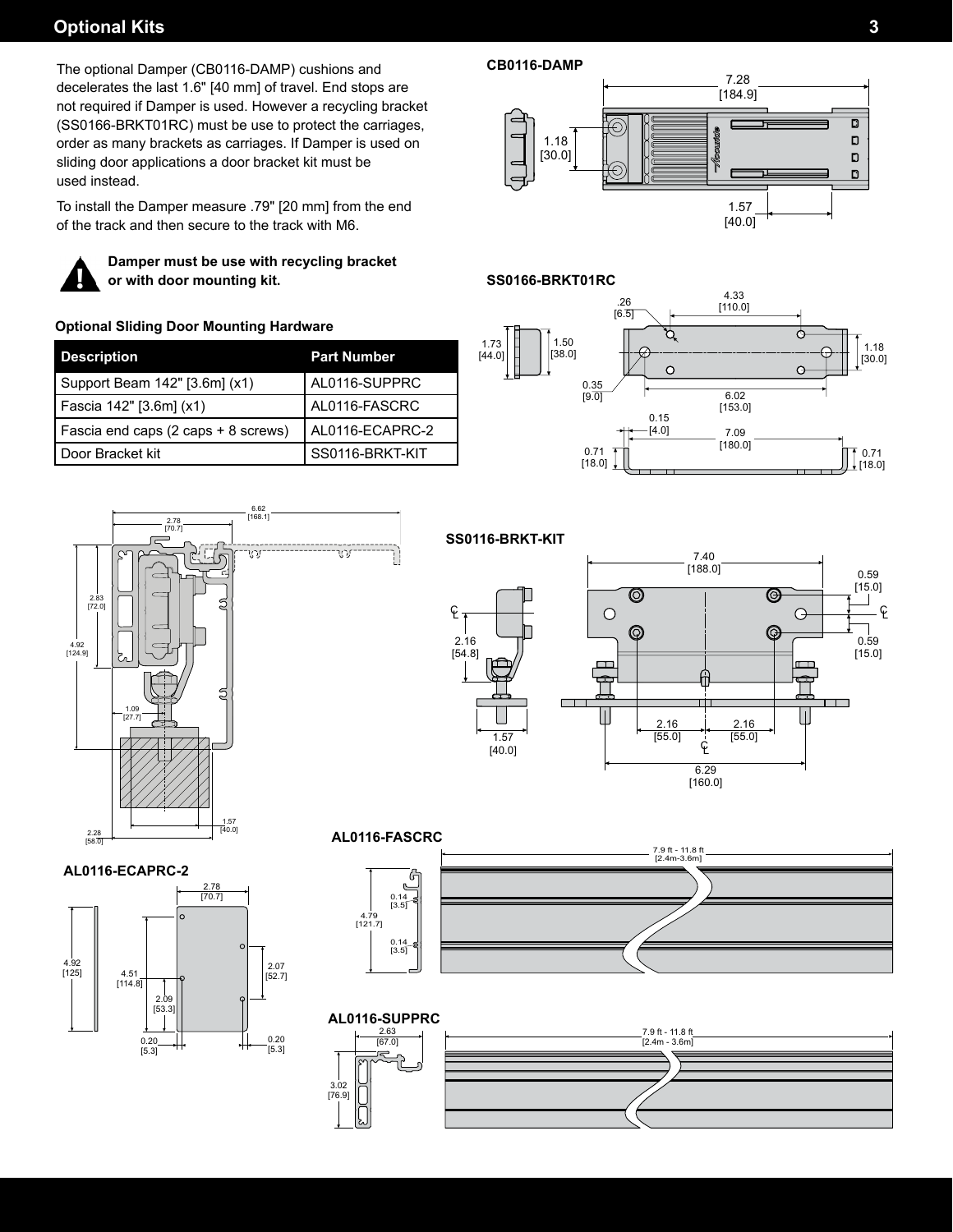# **Sliding Door Installation**

Follow the steps described on page 2 for 116RC track installation, except on step 4 when drilling the fixing holes to the track you also need to drill matching holes to the supporting wall and the supporting beam. The support beam offsets the track for doors up to 2.25" [58 mm] thick. Then attach both pieces to the wall using 1/4" flat head screws. (Figures 1 and 2)



Then proceed to feed the carriages to the track needed for your application. (Figures 3a, 3b, and 3c)



Next, either install the optional Damper (Figures 4a, 4b, and 4c), or the end stops.

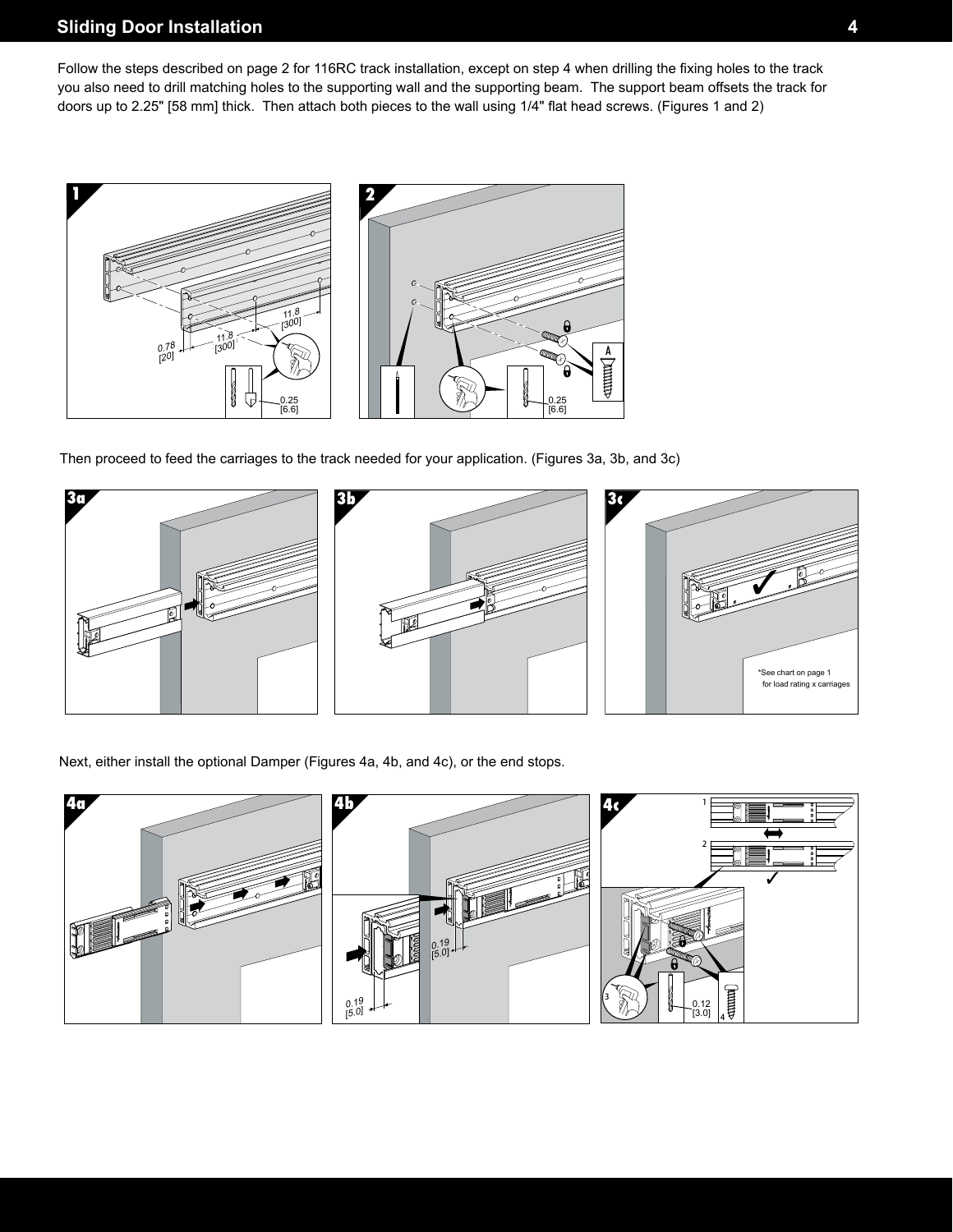# **Sliding Door Installation 5**

Mount the hardware kit on the door using M8 screws, then hang the door by attaching the top of the hardware kit to the carriages using additional M8 screws. (Figures 5, 6, and 7)







Install the fascia by aligning it to the support beam. Lower the fascia before installing the end caps. (Figures 8, 9a, and 9b)









- **Note:** Customer must supply floor guide.
	- If Damper is not used, protections buffers will be needed at the top and bottom of door/frame.
	- Lubrication: Castrol Spheerol Grease to NLGI 2 or similar. Apply through hole in carriage/bracket using a conical grease nozzle.